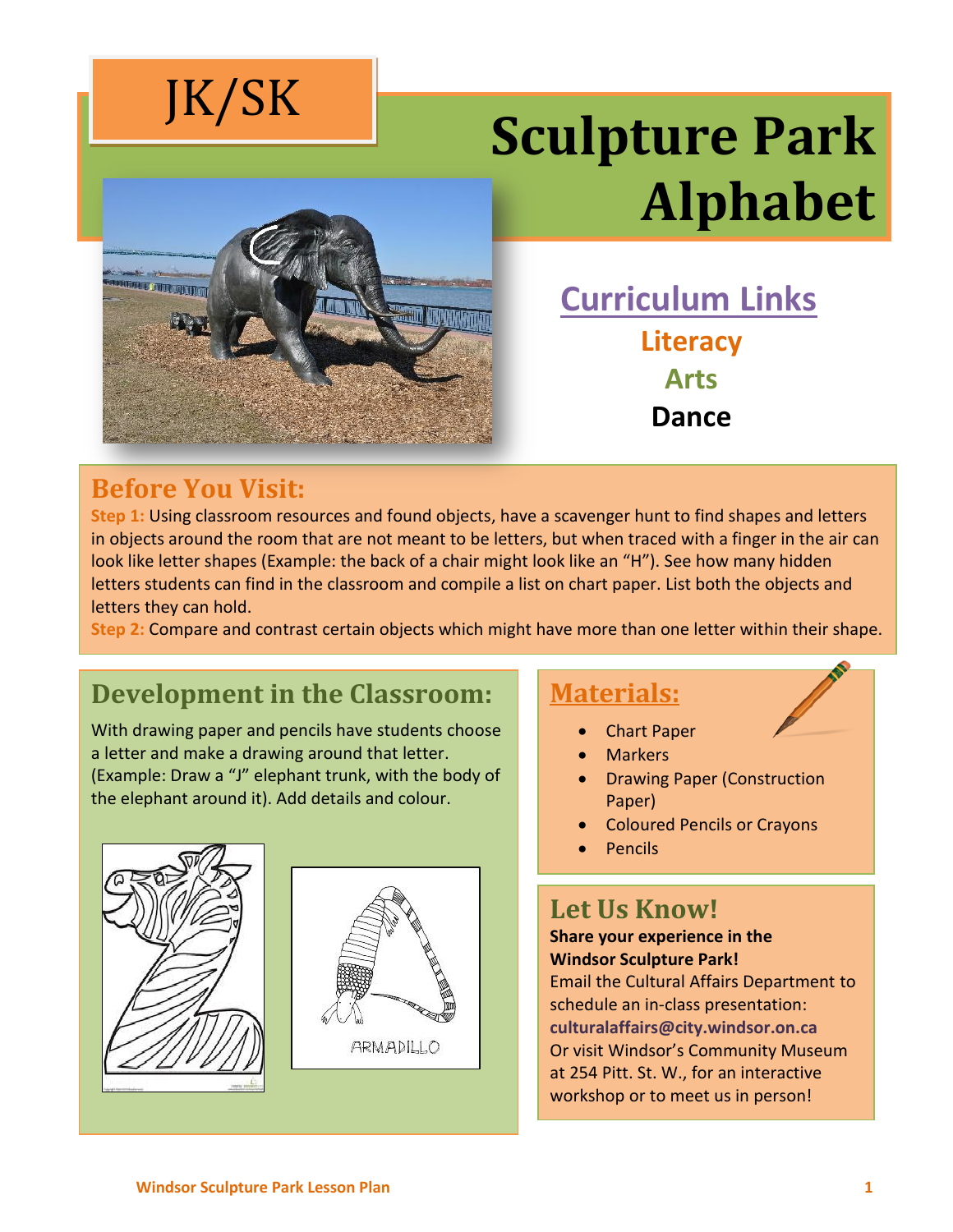## **JK/SK**

#### **Development in the Windsor Sculpture Park:**

**Step 1:** Taking visual cues from the Sculpture shapes, help students trace the letters in the air with their finger.

**Step 2:** Engage students to think of descriptive words beginning with the same letter to describe the Sculpture. (Example: the "A" in Consophia stands for "Awesome", the double "D's" in Tohawah stands for "Dynamic Duo"). See how many words students can use to describe the sculptures. Discuss what type of line they are looking at.

#### **Teacher Prompt:**

- *Is it smooth and or curved and bent?*
- *Why do you think the Artist chose that type of line?*



#### **Closure:**

**Step 1:** Using a large sheet of craft paper help students create a "Community Drawing" recalling the sculpture shapes and letters. Write "Our Field Trip" in the middle of the drawing before they begin.

**Step 2:** Each student can contribute at their own level and the result can be a "Visual Journal" of the trip to be displayed on bulletin boards or on the classroom blog.

#### **Materials:**

- Large Sheet of Craft Paper
- Pencil Crayons
- Markers
- Crayons
- Stapler & Staples

#### **Vocabulary:**

- **Sculpture**
- Map
- Community Drawing
- Field Trip
- Visual Journal